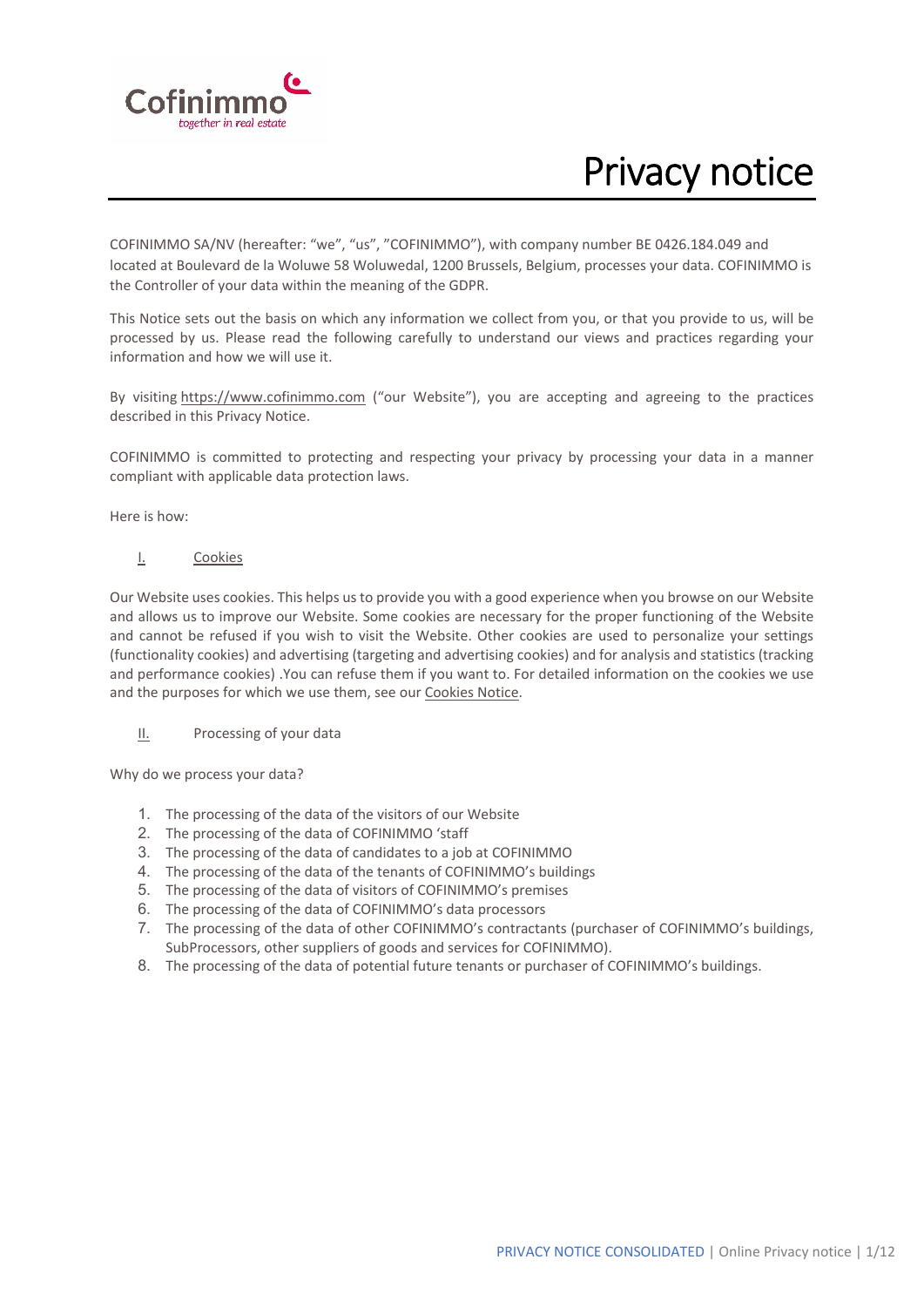

## **1. The processing of the data of the visitors of our Website**

*Categories of Data ‐* We collect and process the following information about you:

Information you give us:

This is information about you that you give us by filling in forms on our Website or by corresponding with us by phone, email or otherwise. It includesinformation you provide to us when you complete an online contact form or subscribe to the newsletter. The information you give us may include your last name, first name and email address.

Information we collect about you.

During each of your visits to our Website, we will automatically collect the following information:

- Technical information, including the Internet Protocol (IP) address used to connect your computer to the Internet, browser type and version, time zone setting, browser plug-in types and versions, operating system and platform;
- Information about your visit, including the full Uniform Resource Locators (URL), clickstream to, through and from our Website (including date and time), products/services you viewed or searched for, page response times, download errors, length of visits to certain pages, page interaction information (such as scrolling, clicks, and mouse‐overs), methods used to browse away from the page.
- Information we receive from other sources.

We may combine this information with information you give to us and information we collect about you. We may use this information and the combined information for following purposes:

- To improve our Website to ensure that content is presented in the most effective manner for you and for your computer/device.

## *Purpose of the processing*

 COFINIMMO processes your data when you visit our Website, learn about our activities and read our latest news.

Therefore, we process your information in order to:

- Administer our Website and for internal operations, including troubleshooting, data analysis, testing, research, statistical and survey purposes;
- Improve our Website to ensure that content is presented in the most effective manner for you and for your computer/device;
- Allow you to participate in interactive features of our service, when you choose to do so;
- As part of our efforts to keep our Website safe and secure and to prevent fraud.
- Ensure that the content from our Website is presented in the most effective manner for you and for your computer/device.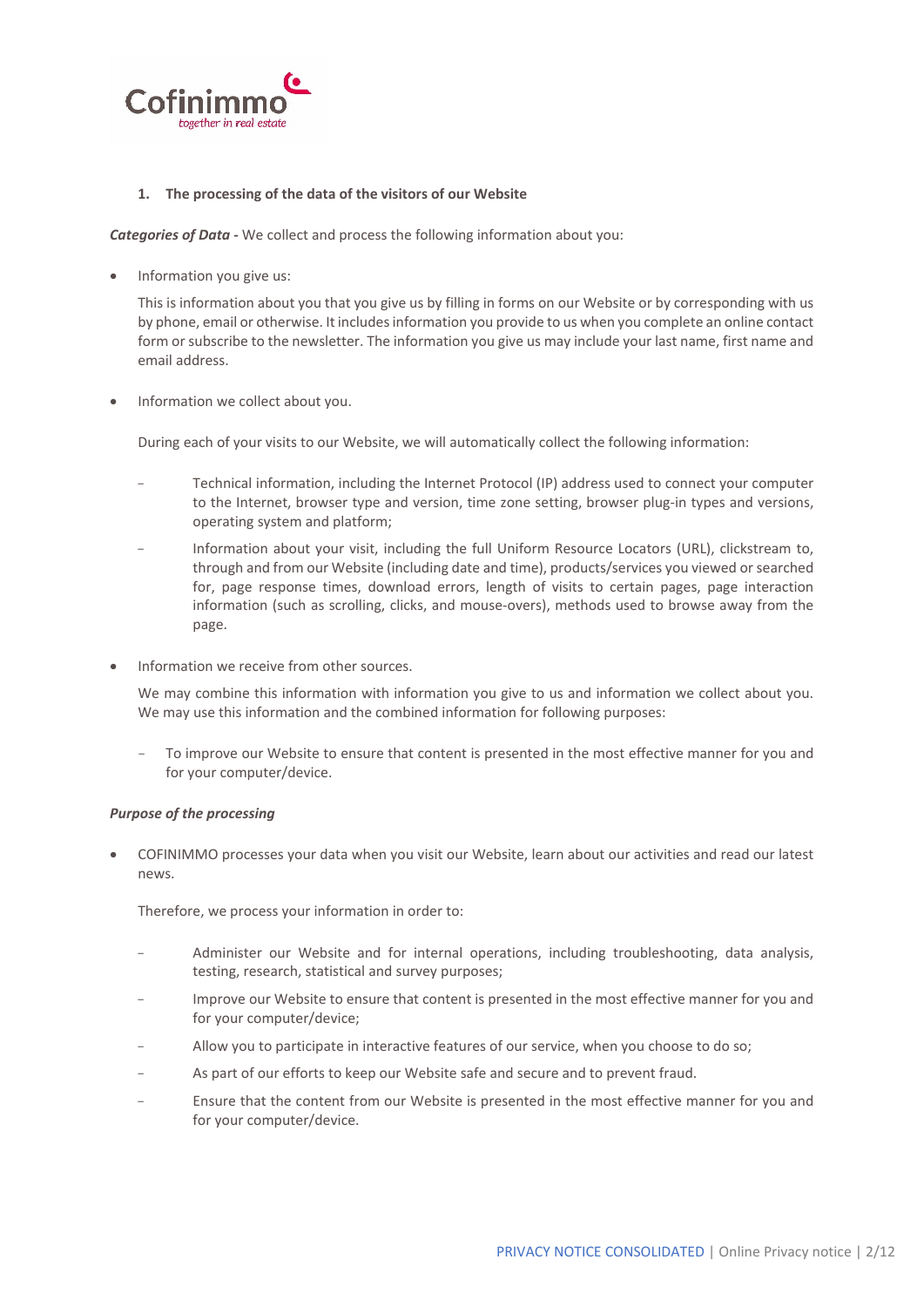

COFINIMMO processes your data for the management or our professional and/or contractual relationship.

In that sense, we use your information to:

- Carry out our obligations arising from any contracts entered into between you and us and to provide you with the information and services that you request from us;
- Notify you about changes to our services:
- COFINIMMO also contact you based on your information to promote its activities and inform you about it through our Newsletter.
- Finally, COFINIMMO processes your data when you file a contact request on our Website in order to respond to such request and answer to your questions.

## *Legal basis*

- Visit of our Website : the processing of your information is essential for the execution of the contract under which COFINIMMO provides its Website to internet users who wish to access it.
- Management of our professional and/or contractual relationship: the processing of data is necessary for the performance of a contract or necessary to take steps at the request of the data subject prior to entering into a contract.
- Subscription to the newsletter:
	- If you subscribed to our newsletter, you gave your consent to the processing of your data for the reception of such newsletter, e.g. you have given your prior express consent to the use of your email address for sending you marketing materials.
	- If you did not subscribe to our Newsletter but are already a client, tenant, buyer of COFINIMMO' services, it is in our legitimate interest to sent you our Newsletter. In other words, the processing of your information for the communication of the newsletter is necessary for pursuing our legitimate interests, considering your fundamental rights and freedoms do not override these interests.
- Contact request: the processing of the data is necessary to respond to the contact request that you initiated. Therefore, you consented to the use of your data.

## *Recipients of the data*

We may share your data to third parties including:

- Our affiliates/other entities within the group;
- Public authorities (including judicial and police authorities);
- Our suppliers of IT related services, e.g. SAP;
- Our suppliers of marketing related services, e.g. MailChimp, Company Webcast;
- Analytics and search engine providers that assist us in the improvement and optimization of our site, e.g. Google.

We will also disclose your information to third parties:

 In the event that we sell or buy any business or assets, in which case we may disclose your information to the prospective seller or buyer of such business or assets;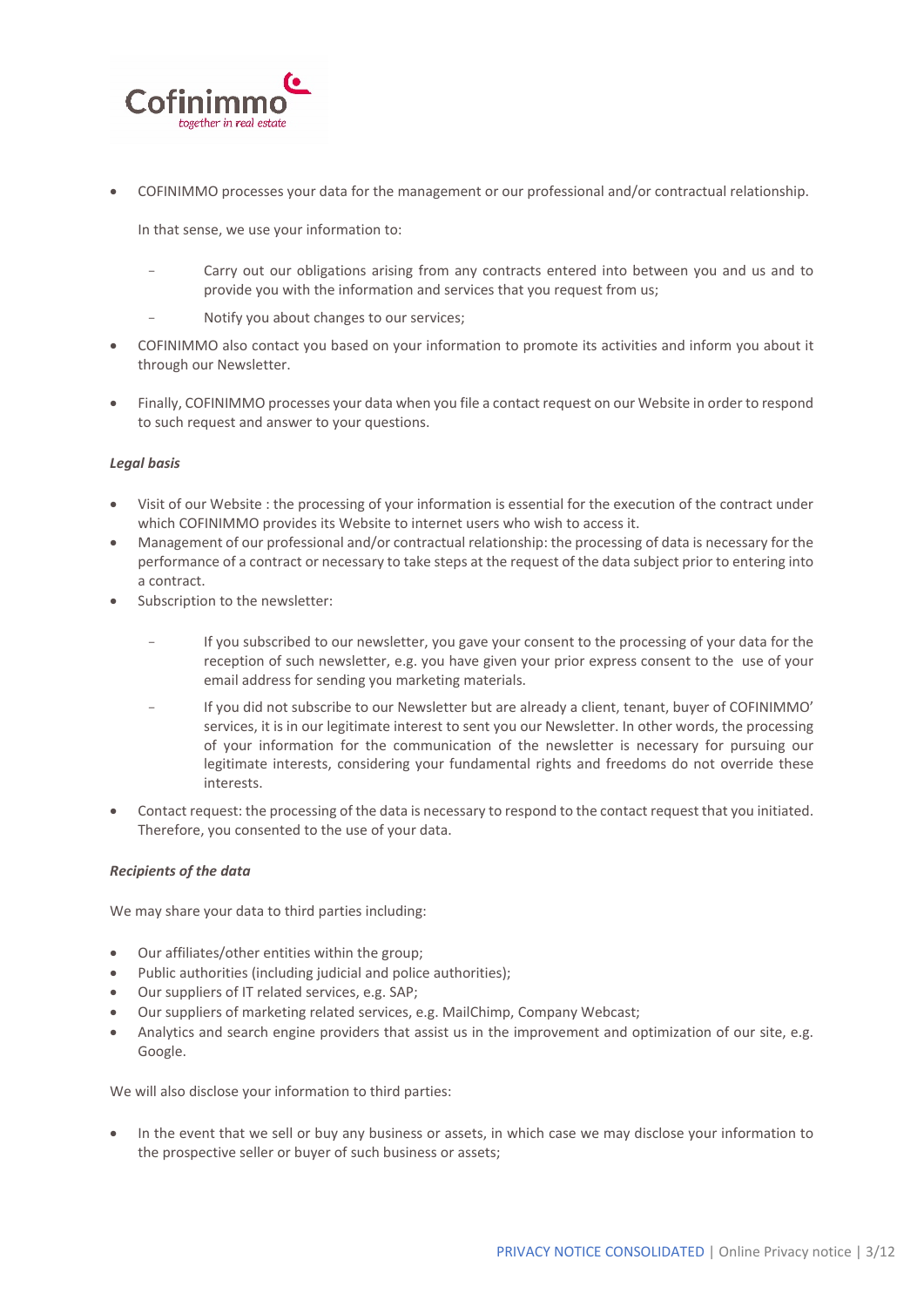

- If the Company or substantially all of its assets are acquired by a third party, in which case information held by it about its customers may be one of the transferred assets;
- If we are under a duty to disclose or share your information in order to comply with any legal obligation or to protect the rights, property, or safety of the Company, our customers, or others. This includes exchanging information with public authorities (including judicial and police authorities) in the event of, for example, a cyber‐security incident;

## *Duration of the processing*

The information we hold about you will be retained in a manner consistent with the applicable data protection legislation. In any event, your information shall not be kept longer than is necessary to achieve the purposes stated in this Privacy Notice. In particular, we will only keep:

- Your information relating to your online query for as long as needed to provide you with the requested information.
- The information collected and processed based on your consent, as long as you do not withdraw such consent.
- The information we processed based on our legitimate interest, as long as you do not oppose to such processing
- For the rest, data is retained for maximum 10 years after the end of our contractual relationship or professional relationship for liability reasons.

Unless:

- The processing of your information is necessary in connection with any actual or potential dispute (e.g. we need this information to establish or defend legal claims), in which case we will keep your information until the end of such dispute; and/or
- The retention is necessary for us to comply with any legal or regulatory obligation (e.g. for tax purposes), in which case we will keep your information for as long as required by that obligation.

## **2. The processing of the data of COFINIMO 'staff**

#### *Categories of Data*

This is your identification, contact and financial/banking data. This may include your name, surname, nationality, photo, address, telephone number, job title, email, date and place of birth, bank account, salary information, etc.

## *Purpose of the processing*

COFINIMMO processes the data of its employees in order

- to manage the working relationship which binds them and also in order to control the respect of the application of the IT Corporate policy by the employee (including the rules on the use of the Internet by the employee as well as the use of his professional electronic mailbox).
	- These data also enable COFINIMMO to proceed with the payment of the salaries of its employees.
- to contact them if there is a risk that they may have come into contact with a person infected with the COVID‐19 virus during their working day on COFINIMMO's premises.

#### *Legal basis*

The processing is necessary for the performance of the employment contract concluded by COFINIMMO and its employees which includes the IT Corporate policy.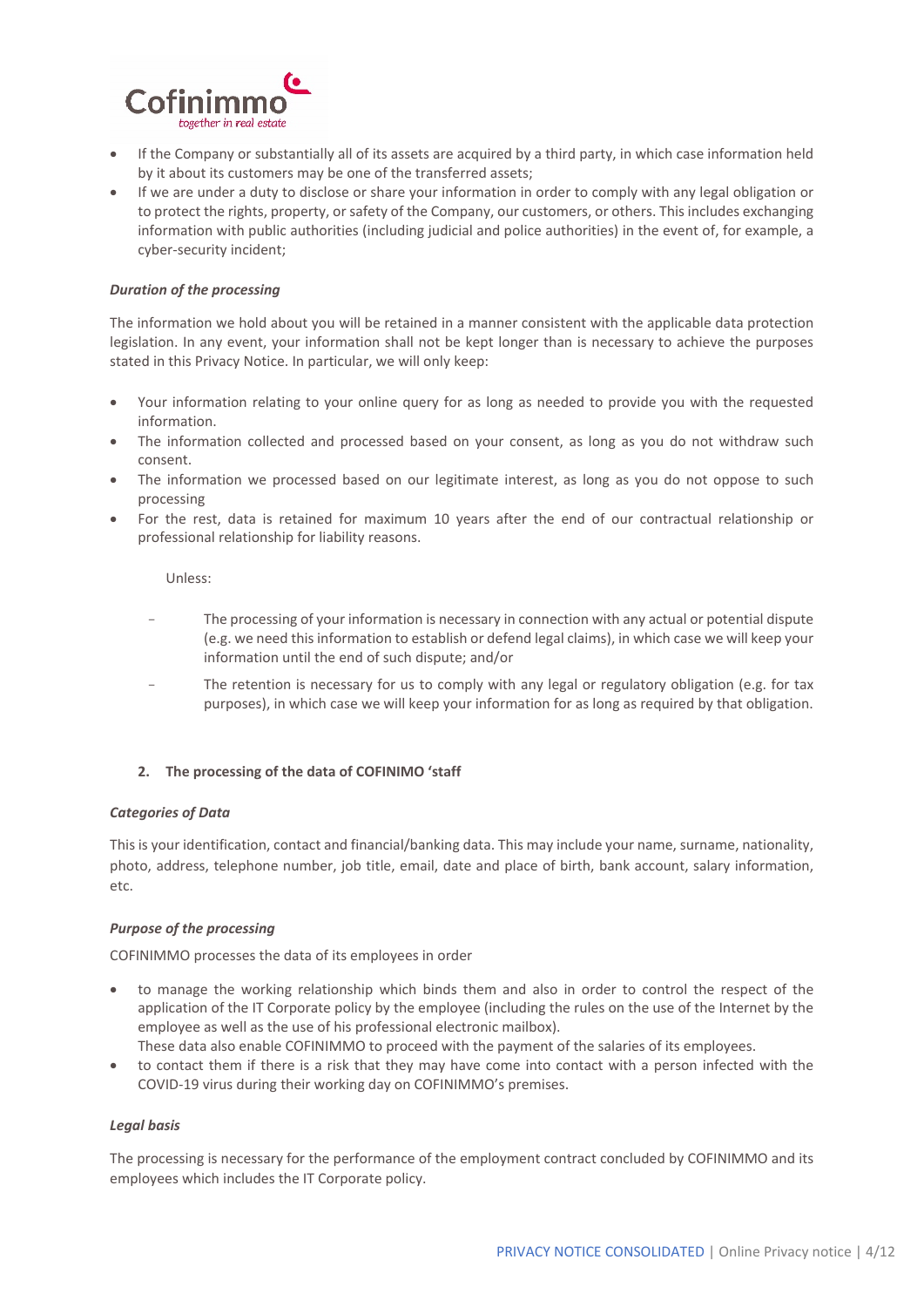

The processing related to the COVID‐19 virus is based on your explicit consent (Article 9.2.a of the GDPR) that you can withdraw at any moment.

### **Recipients of the data**

This data will be transmitted to the COFINIMMO's human resources service and to social administrations if needed as well as to any recipient with whom the disclosure of such data is imposed by a legal obligation to which COFINIMMO is subject.

### *Duration of the processing*

The data concerning COFINIMMO's employees is retained as long as the employee works for COFINIMMO and maximum 10 years after the end of the employment relationship for liability purposes.

Data relating to the "COVID‐19" processing will be retained for 15 days.

## **3. The processing of the data of candidates to a job at COFINIMMO**

### *Categories of data*

This can include your last name, first name, nationality, picture, address, phone number, email, date and place of birth, resume, references, and cover letter.

### *Purpose of the processing*

Through COFINIMMO's website or directly by email, or any other channel, you can submit an application to a job at COFINIMMO. When you send us a spontaneous application or when you respond to a job offer, your data will be processed at your request in order to evaluate the possibility of a contractual relationship.

#### *Legal basis*

The processing of that information is necessary in order to take steps at the request of the data subject prior to entering into a contract (employment contract).

#### *Recipients of the data*

This data will be transmitted to the COFINIMMO employees appointed and responsible for human resources in order to assess your application and give you an answer.

## *Duration*

The data you provide to us as part of an application will be deleted within 6 months of the end of the selection process.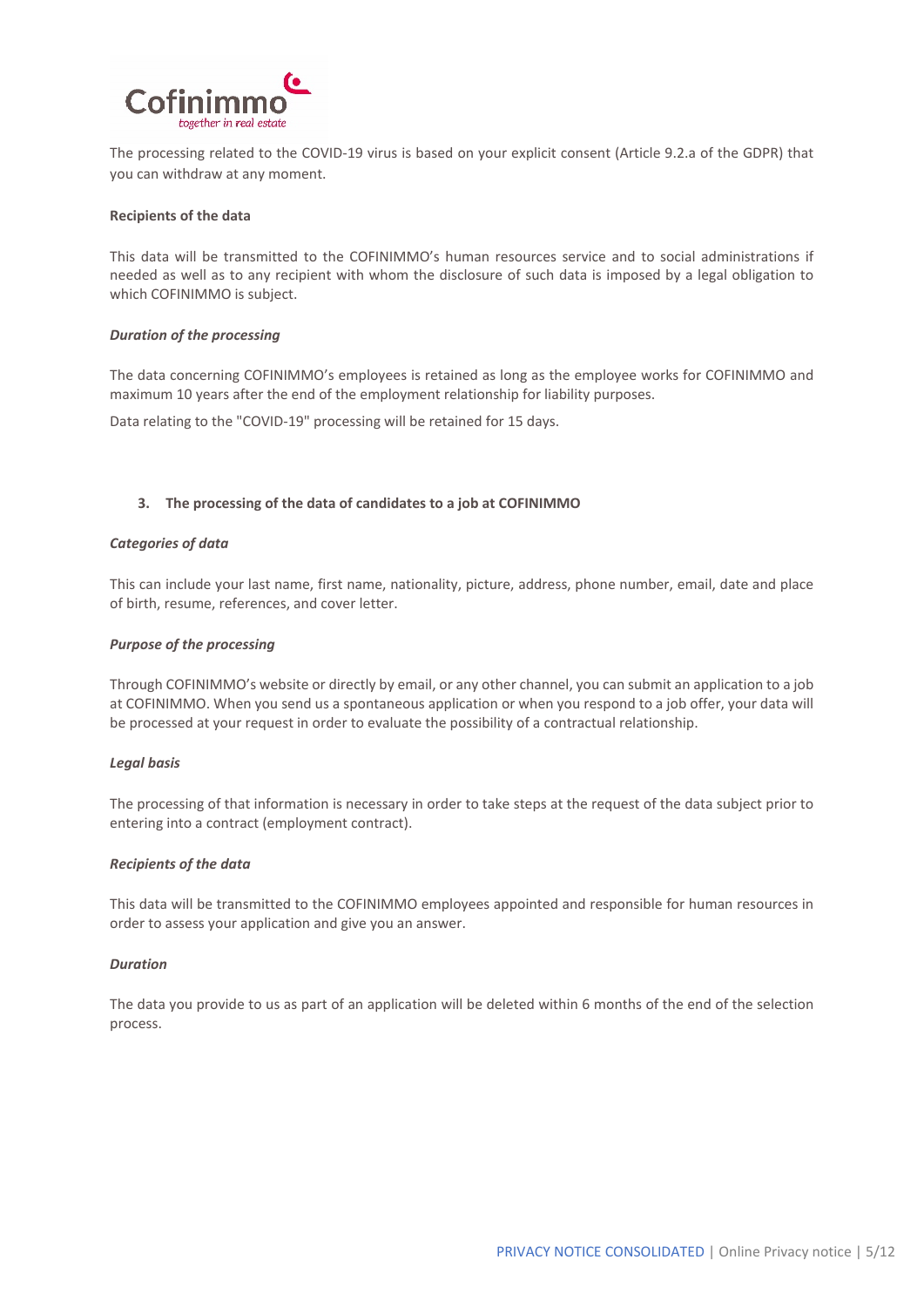

# **4. The processing of the data of the tenant (and its staff) of COFINIMMO's buildings**

## *Categories of Data*

The personal data of the tenant and itsstaff (in particularsurname, first name, ECB/VAT number, image, domicile or residence, telephone numbers (fixed or mobile), e‐mail address, date and place of birth, national register number, bank account, proof of bank guarantee, possible rental arrears, correspondence, data relating to access badges, number plate in the event of renting a parking space, etc.) are processed by COFINIMMO.

# *Purpose of the processing*

This data is processed by us to the extent necessary for the following purposes under the contract:

- to proceed, if necessary, to the registration of the lease contract;
- to check the proper performance of the Tenant's contractual obligations;
- to enable COFINIMMO and the Tenant to communicate by telephone or by post, in particular on the subject of the rented property and its community life (possible repairs to be made, availability to read a meter, etc.);
- to notify a modification of the lease contract or of the data protection policy (in particular the addition of a new purpose);

By virtue of COFINIMMO's legitimate interest in the proper conduct of its business:

- in the context of an actual or potential dispute, in which case COFINIMMO will keep your information until the end of the dispute or the end of the limitation period;
- to ensure the proper management of the rented property;
- to promote its services to the Tenant (information operations or promotion of COFINIMMO's services on paper and by electronic means) or to the public, as long as the Tenant does not object;
- for security reasons (security of the Tenant and of the rented property): video-audio-surveillance in the vicinity of the rented premises. These data will be deleted within the applicable legal timeframe, unless they are to be used as evidence;
- in order to manage its real estate assets, and in particular to be able to provide relevant information to potential Purchasers in compliance with the principle of minimization and subject to possible confidentiality guarantees;

## *Legal basis*

The processing of these data is necessary for the performance of the rental contract concluded between the Tenant and COFINIMMO.

# *Recipients of the data*

The strictly necessary data can be communicated to the following third parties:

- tax authorities
- accountants, auditors
- real estate expert
- counsel and/or bailiff in the event of judicial recovery
- COFINIMMO's subcontractors (in order to allow technical intervention in the rented premises, for example)
- IT service providers(the subcontractorsin charge of the IT infrastructure, of the management program could access the Tenant's data to the extent strictly necessary for the execution of their respective missions)
- other occupants of the building, if necessary
- third parties (co-contractors, notaries, banks) in the context of real estate transactions, including the examination of their feasibility
- to the seller or potential buyer of the company or assets which COFINIMMO is considering selling or acquiring or in the event of a planned merger or acquisition. Indeed, COFINIMMO may share this personal data with a potential buyer by giving them access to "Data Rooms". This is necessary for the preparation of the real estate transaction.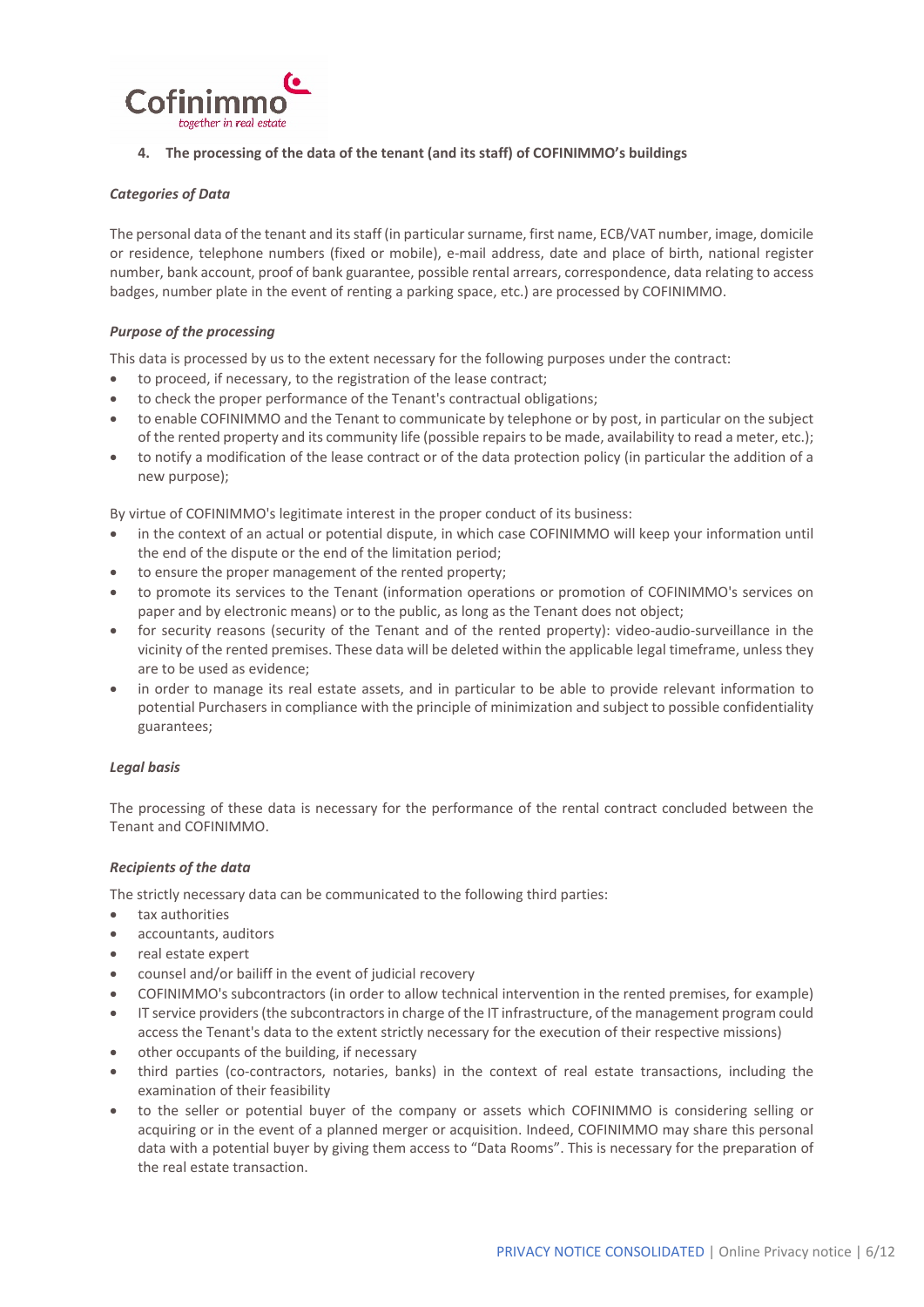

## *Duration of the processing*

Data is kept as long as necessary to comply with legal or regulatory obligations (e.g., until the expiration of tax and accounting obligations).

Otherwise, the data is kept until the end of the contractual liability period, i.e. 10 years after the end of the lease contract.

## **5. The processing of the data of visitors of COFINIMMO's premises**

## *Categories of Data*

In order to control access to its premises, COFINIMMO asks its visitors to identify themselves by completing a register at the reception desk.

The collected data are first and last name, the company to which the visitor belongs if applicable, email, the person with whom the visitor has an appointment at COFINIMMO, the postal code of origin, the main means of transport, time of arrival and departure, signature, photos/videos taken by surveillance cameras.

## *Purpose of the processing*

Your personal data is processed by COFINIMMO for and to the extent necessary for the following purposes:

- To ensure the safety of COFINIMMO's staff and persons accessing COFINIMMO's premises (including for the purpose of communicating to the emergency services in the event of an emergency and/or evacuation);
- To ensure the integrity and security of COFINIMMO's property and premises and to prevent unlawful intrusion (or attempted intrusion); and
- To contact you if there is a risk that you may have come into contact with a person infected with the COVID‐ 19 virus during your visit to COFINIMMO's premises.

## *Legal basis*

The collection and processing of this personal data is based on the legitimate interest of COFINIMMO to be able to ensure the security of its premises and the persons present there (Article 6.1, f) of the GDPR).

The processing related to the COVID‐19 virus is based on your explicit consent (Article 9.2.a of the GDPR) that you can withdraw at any moment.

#### *Recipients of the data*

Your personal data will not be passed on to third parties other than COFINIMMO staff or the competent authorities, who will process the personal data passed on solely for the purposes mentioned above.

#### *Duration of the processing*

Your personal data will be kept for as long as necessary for the above-mentioned purposes and for a maximum of 1 month.

Data relating to the "COVID‐19" processing will be retained for 15 days.

Data relating to photos/videos taken by surveillance cameras will be retained for 30 days.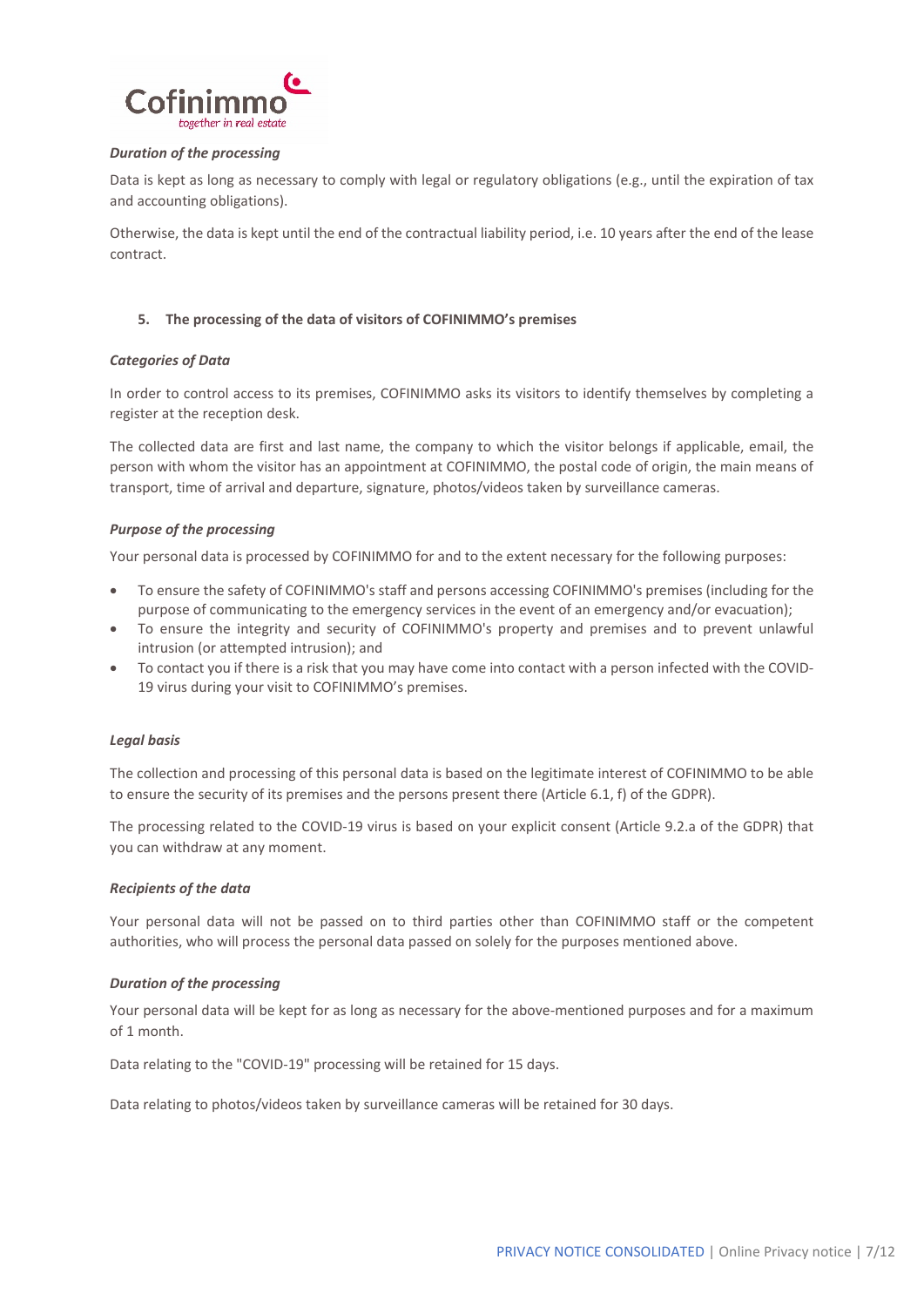

## **6. The processing of the data of COFINIMMO's data processors**

## *Categories of Data*

COFINIMMO processes personal data of data processors (surname, first name, image, occupation, domicile or residence, telephone and fax number, e-mail, date and place of birth, civil status, bank account number, languages and areas of specialization, diplomas and academic or professional qualifications, including, where necessary and to the extent necessary for the management of the insurance policies subscribed for the subcontractor, sensitive and health‐related data) .

### *Purpose of the processing*

- to enable payment of the services of the Processor and to manage any issue or conflict,
- to enable customers and other Controller's personnel to contact the Processor by telephone or e‐mail,
- to inform customers about the Processors assigned to tasks affecting them,
- for the management of insurance policies which may have been concluded for the benefit of the Processor or its employees, which implies the communication of personal data to third parties, namely the insurance companies concerned,
- for security reasons,
- for intern monitoring and reporting,
- for direct marketing,
- to ask the Processor's consent on a new purpose.

#### *Legal basis*

The provision of those personal data is a requirement necessary to enter into the data processing agreement compliant with the GDPR and allows for the performance of such agreement. Failure to provide such data would prevent the conclusion of the contracts.

#### *Recipients of the data*

The data strictly necessary for each of the purposes listed below may be disclosed to the following third parties:

- the group COFINNIMO, which includes the Controller, for monitoring and reporting,
- BPOST to enable improved delivery of our mail,
- one or more insurance companies in case of insurance policies concluded for the benefit of the Processor or its employees,
- tax administration and social security instances, our social secretariat and our accountant.

## *Duration of the processing*

The personal data shall be stored for 10 years after the end of the contract.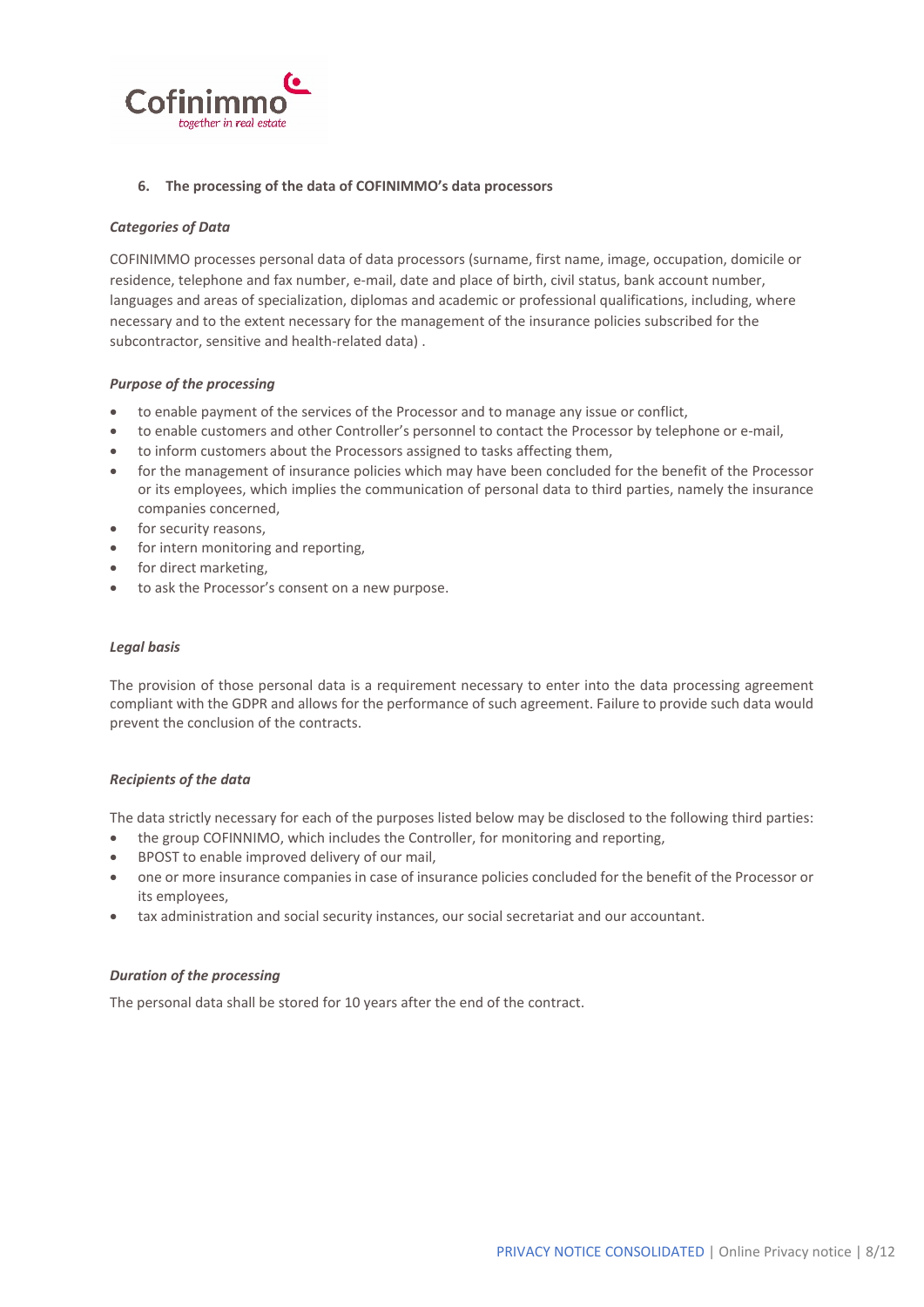

**7. The processing of the data of other COFINIMMO's contractants or potential contractants (COFINIMMO's building's purchaser, SubProcessors, other suppliers of goods and services for COFINIMMO).** 

#### *Categories of Data*

COFINIMMO processes Identification, contact and financial data of its contractant ( surname, first name, ECB/VAT number, image, domicile or residence, telephone numbers (fixed or mobile), e‐mail address, date and place of birth, national register number, bank account, proof of bank guarantee, possible rental arrears, correspondence, data relating to access badges, number plate in the event of renting a parking space, etc.).

#### *Purpose of the processing*

Those data are used to enable the execution of the contract and to invoice your/our services or to notify you of a change to the Contract or the Data Protection Policy (including new purposes).

#### *Legal basis*

This data is therefore essential for the performance of the contract. Without it, we cannot carry out our mission.

### *Recipients of the data*

They are transmitted to the tax and social administrations, as well as to our accountant.

They could be transmitted to our council or to a bailiff in case of judicial recovery.

The data can also be transmitted to a (potential) buyer of COFINIMMO's buildings in order to manage its real estate assets, and in particular to be able to provide relevant information to the (potential) Purchasers.

#### *Duration of the processing*

The data are kept for 10 years after the end of our mission, mainly for tax and accounting reasons, but also for liability reasons.

#### **8. The processing of the data of potential future tenants or purchaser of COFINIMMO's buildings**

#### *Categories of data*

This can include your identification data, contact data, financial and banking data (in particular surname, first name, ECB/VAT number, image, domicile or residence, telephone numbers (fixed or mobile), e-mail address, date and place of birth, national register number, bank account, proof of bank guarantee, possible rental arrears, correspondence, data relating to access badges, number plate in the event of renting a parking space, etc.).

## *Purpose of the processing*

When you express your interest for a property owned by COFINIMMO, either as a potential tenant or as a potential buyer, it is necessary for COFINIMMO to process your data in order to be able to discuss this opportunity with you, negotiate and answer your questions. Your data is then processed at your request in order to evaluate the possibility of a contractual relationship between you and COFINIMMO.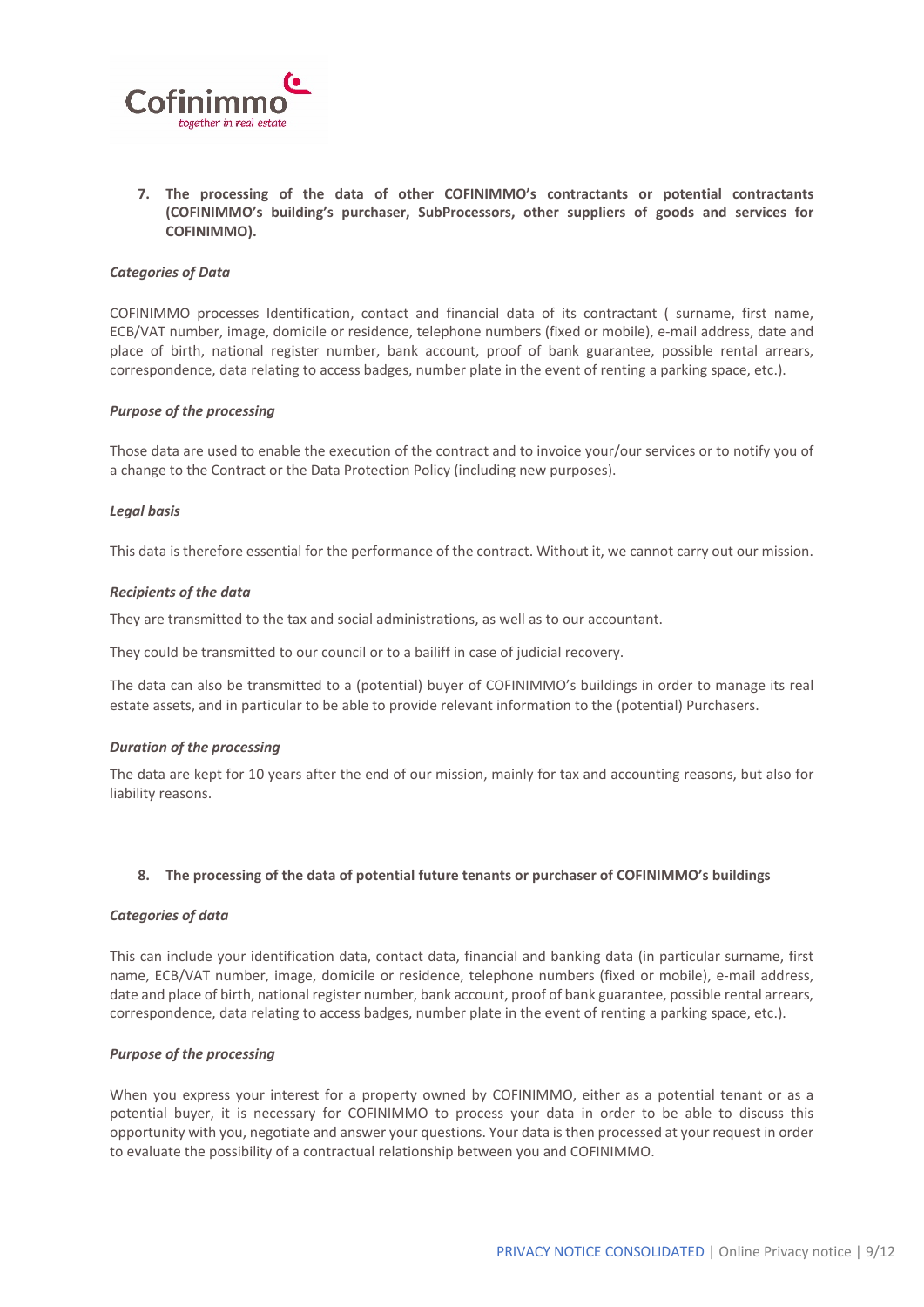

## *Legal basis*

The processing of that information is necessary in order to take steps at the request of the data subject prior to entering into a contract (a potential lease or sale agreement).

## *Recipients of the data*

This data could be transmitted to COFINIMMO's legal services if necessary.

The data about potential tenants can also be shared with the seller or potential buyer of the company or assets which COFINIMMO is considering selling or acquiring or in the event of a planned merger or acquisition.

#### *Duration*

The data you provide to us as part of an application will be deleted within 6 months of the end of the negotiation process.

## III. LOCALISATION OF DATA

We may transfer your information to a destination outside the European Economic Area (the EEA), if that is appropriate (i) to achieve any of the purposes set out under section 3 and/or (ii) to disclose your information to a third party in accordance with section 5 of this Privacy Notice.

If we transfer your information outside of the EEA, we will make sure that the following safeguards protect your information:

- The laws of the country to which your information is transferred ensure an adequate level of data protection (Article 45 GDPR); or
- The transfer issubject to data protection clauses approved by the European Commission (Article 46.2 GDPR) and necessary supplementary measures;
- The transfer is based on Binding Corporate Rules (Article 47 GDPR); an approved Code of Conduct (Article 40 GDPR); an approved certification mechanism (Article 42 GDPR); an approved data transfer agreement (Article 46.3 GDPR); data protection clauses adopted by the Belgian data protection authority (Article 46.2 GDPR).

If you wish to receive more information relating to the transfers of your information and/or the safeguards that have been implemented (including on how to receive a copy thereof), you can contact us through the contact details set out in section 12 below.

## IV. YOUR RIGHTS

You have certain rights regarding the information we hold about you. These rights can be exercised by contacting us as set out below:

 **Information** – This right is exercised through this document. If the data processed includes the data of your staff, you are responsible for making them aware of this document.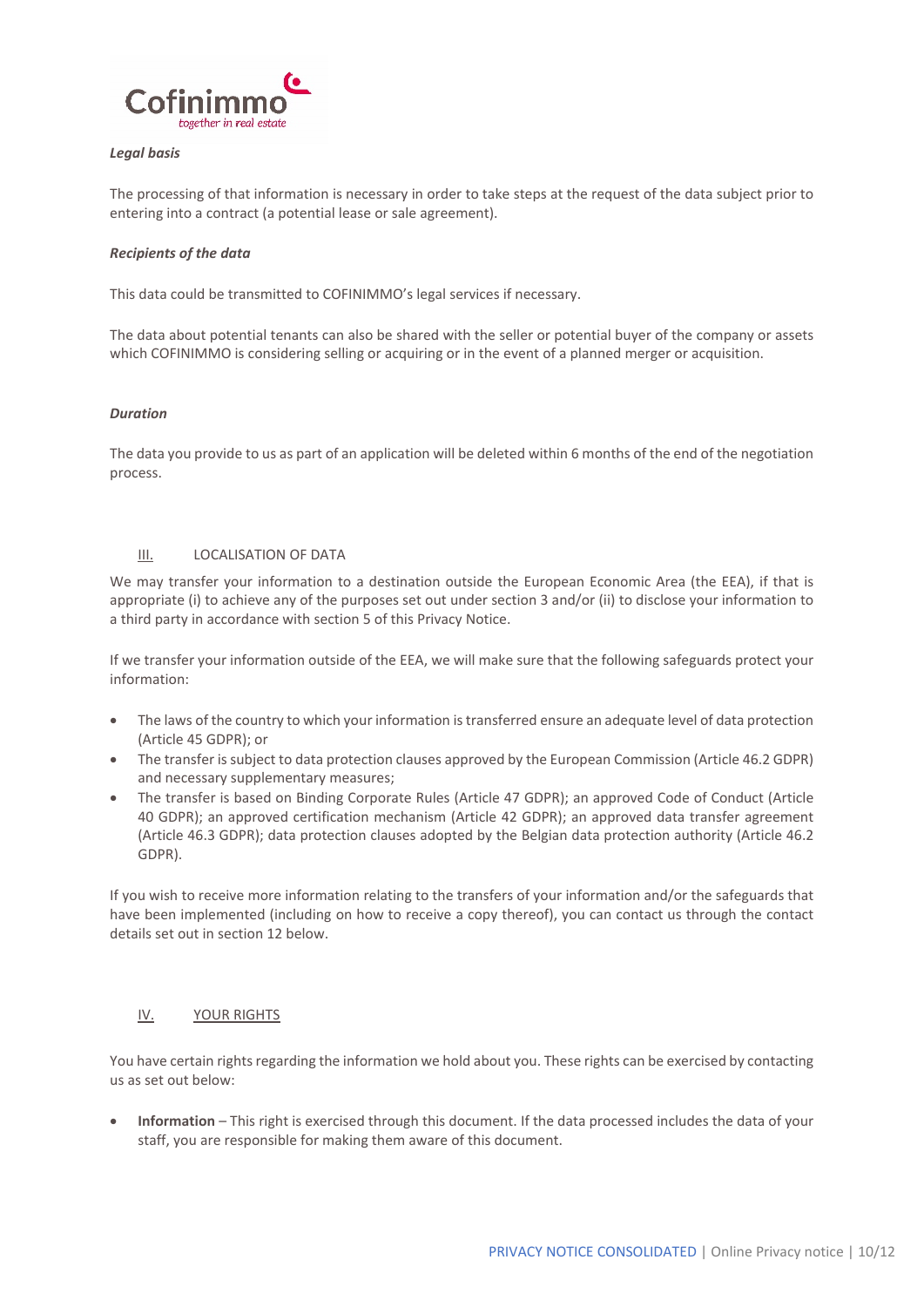

- **Access** You have the right to access the information we keep about you this is because we want you to be aware of the information we have about you and to enable you to verify whether we process your information in accordance with the applicable data protection laws and regulations;
- **•** Opposition You have the right, under certain circumstances, to block or suppress further use of your information. When the processing is restricted, we can still store your information, but we can no longer use it;
- **Rectification** ‐ If your information is inaccurate or incomplete, you have the right to request the rectification of your information;
- **Erasure** ‐You have the right, under certain circumstances, to request the deletion or removal of your information from our systems;
- **Complaint** ‐ You have the right to lodge a complaint about the way we handle or process your information with your national data protection authority;
- **Withdrawing your consent** ‐ If our processing of your personal information is based specifically on your consent, you have the right to withdraw that consent at any time. This includes your right to withdraw consent to our use of your information for direct marketing purposes;
- **Portability** You have the right to obtain from us, under certain circumstances, your information in a structured, commonly used and machine readable form so you can reuse it for your own purposes across different services. For example: if you want to work with a different service provider, this enables you to move your information easily and in a secure manner to this new service provider.

You also have the right to object to certain types of processing, including processing for direct marketing purposes.

However, note that we may need to retain certain information, for example for legal or administrative purposes (e.g. keeping of accounting records).

For all requests set out above, please send an email to privacy@cofinimmo.be with "data privacy request" in the subject line and include a copy of your identity card or another proof of your identity (e.g. driver's license) to help us prevent unauthorized individuals from accessing, changing or deleting your information. We will respond to your request as soon as practically possible. If we need more than one month (from receipt of your request) to respond to your request, we will keep you informed.

## V. Security of collected information

We have implemented a number of security features throughout our Website in order to prevent the unauthorized release of or access to collected and/or received information. We have endeavored to create a secure and reliable Website for you, but note that the confidentiality of any communication or material transmitted to or from us or any other party via our Website or email cannot be guaranteed. We accept no responsibility or liability for the security of information transmitted via these methods.

All information you provide to us is stored on our secure servers. Where we have given you (or where you have chosen) a password which enables you to access certain parts of our Website, you are responsible for keeping this password confidential. We ask you not to share a password with anyone.

## VI. External Websites

Our Website may, from time to time, contain links to and from Websites and/or applications of our partner networks, advertisers and affiliates. To the extent that hyperlinks or banner advertisements incorporating hyperlinks are used to access third party Websites and/or applications, you should be aware that these third party Websites and/or applications are not controlled by us and have their own privacy policies. Therefore, they